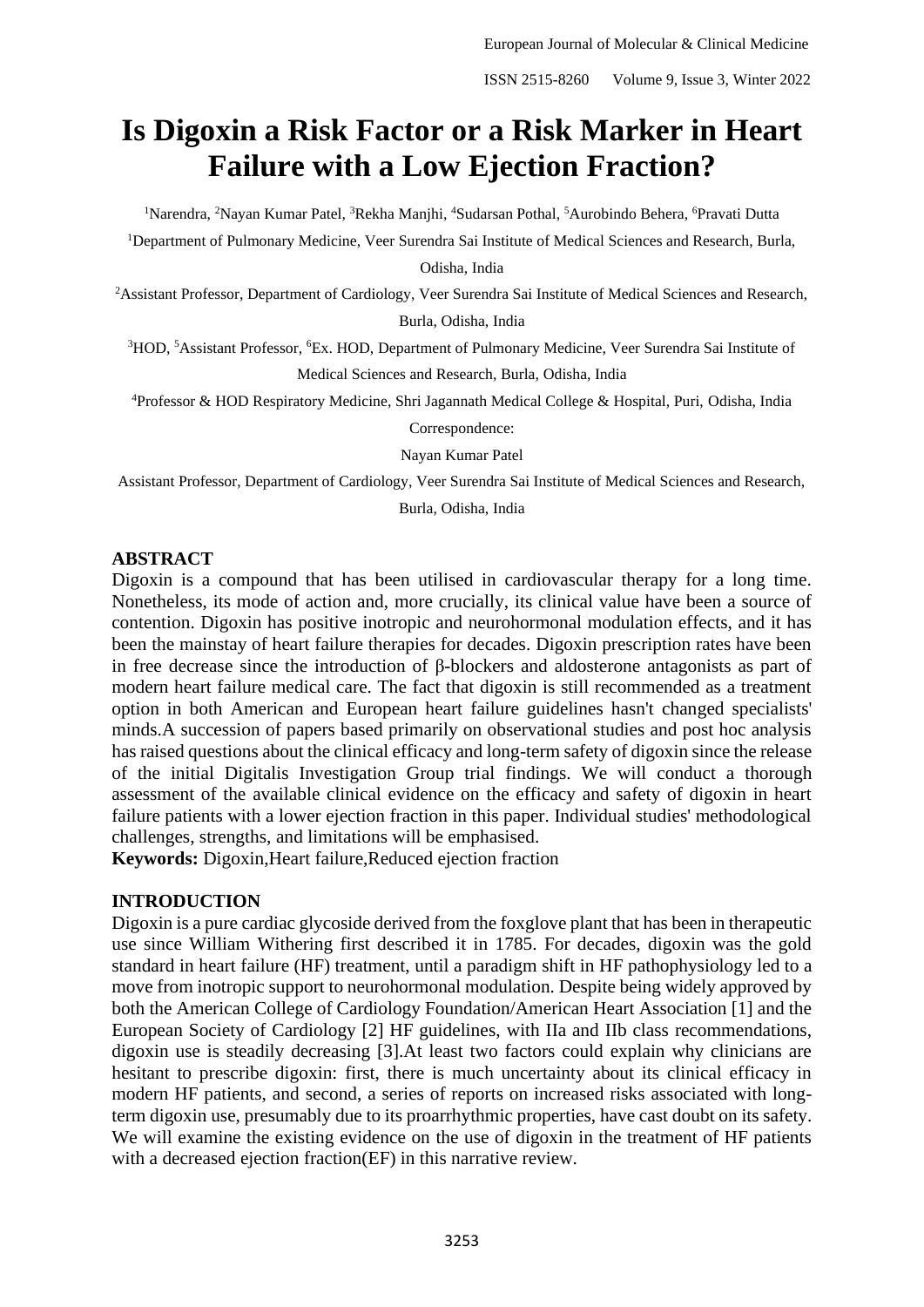#### **DIGOXIN: MECHANISM OF ACTION AND TOXICITY**

Digoxin binds to the sarcolemmal  $Na^+ - K^+$  ATPase pump, preventing  $Na+$  from being extruded outside of the myocyte in exchange for  $K^+$ . As the Na<sup>+</sup>-Ca<sup>++</sup> exchanger promotes Ca<sup>++</sup> influx over outflow, gradually increasing  $Na<sup>+</sup>$  ions inside the sarcoplasma leads to a subsequent increase in internal  $Ca^{++}$  concentration. During diastole, calcium is transferred to the sarcoplasmic reticulum, where it is stored. A bigger amount of  $Ca^{++}$  is released when the next depolarizing im- pulse reaches the myocyte, resulting in a more powerful contraction during excitation-contraction coupling [4].Furthermore, evidence from experimental research supports the hypothesis that cardiac glycosides affect cardiac ryanodine receptor-2 directly [5]. Digoxin has negative chronotropic properties in addition to its favourable inotropic effects; increasing intracellular  $Ca^{++}$  levels lengthen phase IV and phase 0 of the cardiac action potential, lowering the heart rate.

However, the same mechanism that explains digoxin's activity is most likely also responsible for its toxicity. Progressively increasing  $Ca^{++}$  ions eventually exceeded the sarcoplasmic reticulum's storage capacity, triggering the forward mode of the  $Na^+$ -Ca<sup>++</sup> exchanger and a transitory inward depolarizing current. This is thought to be the electrophysiological mechanism that causes delayed after-depolarizations, which can lead to polymorphic ventricular tachycardia as a result of triggered activity [4, 6].

#### **DIGOXIN: ORAL INOTROPE AND NEUROHORMONAL MODULATOR**

Digoxin has been shown to improve hemodynamic effects by improving EF and cardiac index [7, 8], as well as lowering pulmonary capillary wedge pressure [9]. In patients with severe HF and increased left ventricular filling pressures, intravenous digoxin treatment has been shown to minimise cardiac norepinephrine spillover [10]. Oral digoxin medication resulted in a considerable decrease in plasma norepinephrine levels in patients with chronic HF [11, 12]. Intriguingly, digitalis glycosides appear to have a different physiologic effect on HF patients than on healthy people.In HF patients, intravenous dioxin boluses resulted in a decrease in forearm vascular resistance and a prolonged decrease in efferent sympathetic nerve activity to the muscles, but not in healthy people. Dobutamine had no effect on the above two in- dices despite a comparable increase in cardiac index [13], indicating that this sympathoinhibitory response to digoxin is unrelated to its positive inotropic activity. Digoxin may improve carotid sinus baroreflex sensitivity [12] by limiting acute resetting of baroreceptors, lowering sympathetic nervous system activity indirectly [14, 15].Apart from its sympatholytic effects, digoxin raises cardiac vagal tone, which results in a rise in heart rate variability [8, 11, 12]. During sinus rhythm, digoxin lowered heart rate by an average of 4–7 beats per minute [16– 18]. Finally, digoxin therapy has been connected to a rise in plasma brain natriuretic peptide levels [20], whilst digoxin discontinuation has been linked to a drop in plasma renin activity [19]. It's worth noting that the drug's favourable neurohormonal effects are visible even at low maintenance doses [7, 8], and that subsequent dose escalation may provide some additional inotropic support but no further decrease in neuroendocrine activation [7].

## **EARLY RANDOMIZED CLINICAL TRIAL DATA**

PROVED is a randomised, double-blind, that enrolled 88 individuals with chronic HF with sinus rhythm who had mild to moderate symptoms. At the start of the trial, all of the subjects were taking diuretics and digoxin. The patients were given the option of having their digoxin or continuing to take their digoxin. Patients who stopped taking digoxin had a worsening of their maximal exercise capacity, as well as a higher rate of treatment failures. Patients in the active therapy group, on the other hand, maintained a lower body weight and heart rate, as well as a greater EF [21].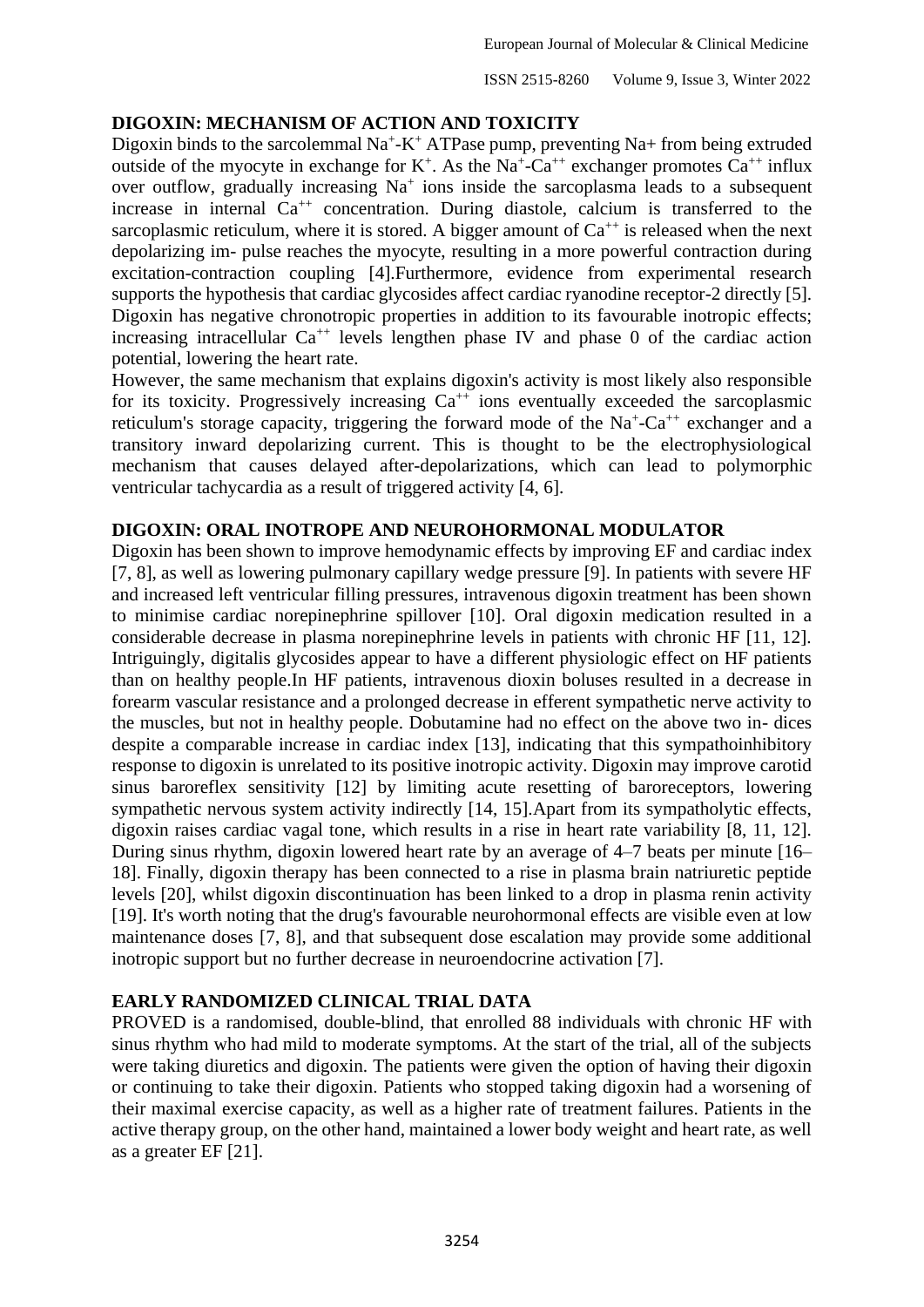The Randomized Assessment of Digoxin on Inhibitors of Angiotensin-Converting Enzyme (RADIANCE) study comprised 178 chronic HF patients with New York Heart Association (NYHA) class II or III symptoms, EF 35 percent, and sinus rhythm in a randomised, doubleblind. Diuretics, digoxin, and angiotensin-converting enzyme inhibitors were all part of the initial treatment plan (ACEi). Patients were assigned to continue receiving digoxin. Patients who were taken off digoxin had a worsening of their HF status as well as a deterioration of their general functional ability, as evidenced by a decrease in their maximal exercise tolerance and a worsening of their NYHA class. Patients who continued to take digoxin had a higher EF, as well as a decreased weight and heart rate.[16].

Uninterrupted digoxin medication was effective regardless of baseline serum digoxin concentrations in a pooled analysis of the two studies mentioned above (SDC). Patients in the lower-SDC group were less likely to have worsening HF symptoms and maintained a greater exercise capacity, while their EF did not deteriorate [22].

The Dutch Ibopamine Multicenter Trial (DIMT) recruited 59 chronic HF patients with a mean EF of 30% and mild to moderate symptoms who were treated only with diuretics in a randomised. Patients were randomly assigned to receive ibopamine, or digoxin in a 1:1:1 ratio. When compared to digoxin therapy, but not ibopamine, was linked with a significant increase in activity time at 6 months [19].

#### **THE DIGITALIS INVESTIGATION GROUP STUDY**

These promising early results prepared the door for a bigger investigation, the Digitalis Investigation Group (DIG) study [23]. This was a randomised, double-blind involving 6,800 chronic HF patients, most of whom were NYHA class II-III and had an EF of less than 45 percent. The participants were randomly assigned to receive digoxin with all-cause death as the primary goal. It's worth noting that >94% of patients were taking an ACE inhibitor and >80% were using a diuretic. There was no difference in all-cause mortality between the two research groups after 37 months of follow-up.Digoxin-treated patients were 6 percent less likely to be admitted to the hospital. Digoxin was linked to relative risk reductions of 13 and 28 percent in hospitalisation rates for cardiovascular reasons and worsening HF, respectively. Furthermore, while there was a clear tendency toward lower mortality owing to worsening HF in the digoxin arm ( $p = 0.06$ ), there was also a higher death rate ( $p = 0.04$ ) due to other cardiac causes – likely arrhythmias – despite the latter not being a pre-specified goal.

#### **POST HOC ANALYSES OF DIG DATA**

Rathore et al. [24] found a 5.8% absolute increase in the all-cause death rate among female patients assigned to digoxin compared to their male counterparts in a post hoc analysis of DIG trial data, indicating a substantial treatment-gender interaction. Following that, the same group of authors concentrated on male patients who were alive one month after randomization and had SDC measurements available. When compared to men those with SDC in the lower range (0.5–0.8 ng/ml) exhibited a 20% relative risk reduction in all-cause mortality and a 44 percent relative risk reduction in HF hospitalisation rates. Patients with SDC in the top range, i.e., 1.2 ng/ml, on the other hand, had an 11.8 percent absolute increase in all-cause mortality [25].

These two findings triggered a discussion about a putative digoxin-gender connection and prompted a review of the standard SDC treatment range. However, additional post-hoc analysis of the DIG [26, 27] and Studies of Left Ventricular Dysfunction (SOLVD) data [28] failed to reproduce Rathore et al [24] results of an increased risk in women. In a reanalysis of the SOLVD data, Domanski et al. [28] found no evidence that women treated with digoxin had higher all-cause or cause-specific mortality than their male counterparts. Data on SDC, on the other hand, was not collected. Adams et al. [26] focused on a subset of DIG patients ( $n = 4.944$ ) of both genders who were alive one month after randomization and had SDC measurements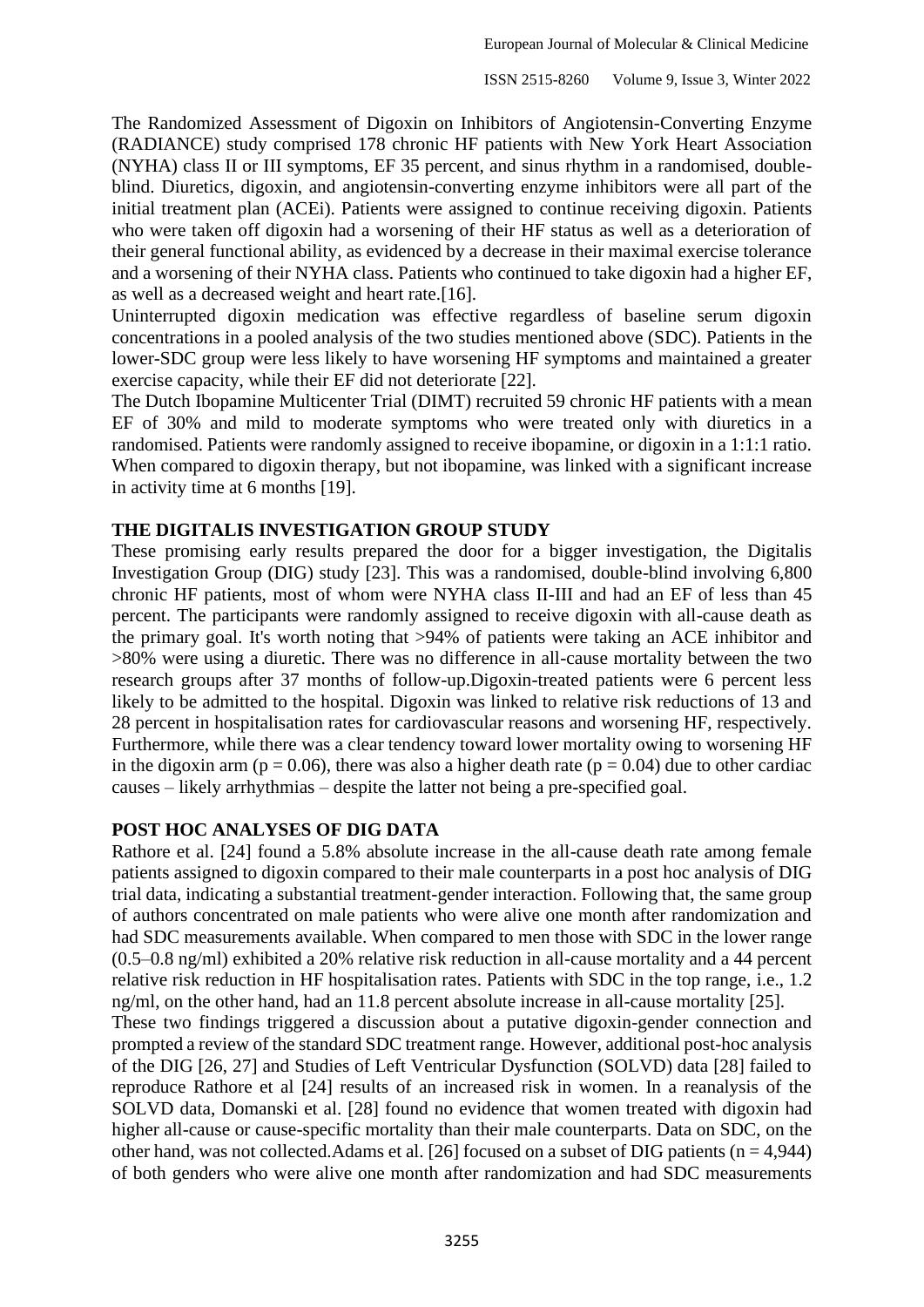available. Women with SDC in the lower range, i.e. 0.5–0.9 ng/ml, had death rates and a significant 30% reduction in HF-related hospital admissions. However, among women with SDC levels ranging from 1.2 to 2.0 ng/ml, there was a marginal statistically significant increase in all-cause death.Men showed a similar trend, with a substantial reduction in both mortality and morbidity endpoints at low SDC, but all mortality benefits were muted at increasing SDC, though the finding of reduced hospital admissions continued [26].

Finally, Ahmed et al. [29] evaluated the data of the full DIG population – including those participating in the auxiliary study – who were still alive at 1 month post-randomization and had SDC determined ( $n = 5,548$ ), regardless of sex or initial EF. Patients with an SDC of 0.5– 0.9 ng/ml showed a relative risk reduction in all-cause mortality and HF hospitalizations of 23 and 38 percent, respectively, during a median follow-up period of 40 months. Patients with an SDC of less than 1 ng/ml, on the other hand, had mortality rates identical, despite a significant 32 percent relative risk decrease in HF hospitalizations [27].

#### **DIGOXIN IN CONTEMPORARY HF PATIENTS**

Following the publication of the DIG trial, a series of reports on the impact of digoxin on clinical outcomes in patients with congestive heart failure (HF) who were taking ACEi/ angiotensin-converting enzyme inhibitors (ACEI), angiotensin-converting enzyme inhibitors (ACEI), and angiotensin-converting enzyme inhibitors (ACEI). Dhaliwal et al. [30] investigated the effect of digoxin on all-cause mortality and/or HF readmissions in 347 patients discharged with a diagnosis of systolic HF in an observational trial. These individuals were on a combination ofβ-blockers and ACEi/ARBs as a back-up treatment. Digoxin medication was not associatedwith a decreased rate of all-cause mortality or fewer HF-related hospital admissions after adjusting for a number of possibly confounding variables [30].

In a retrospective analysis involving 455 patients who were referred for transplant evaluation, the efficacy and safety of digoxin were once again questioned. It should be highlighted that more than 90% of the patients were using ACE inhibitors, angiotensin converting enzyme inhibitors, and β-blockers, half were taking aldosterone antagonists and digoxin, and 60% had an implantable cardiac defibrillator. More than twice as many digoxin-treated patients met the composite endpoint of death, urgent transplantation, or ventricular assist device implantation after a median follow-up time of 27 months compared to those who did not take the medicine. There was no difference in the rates of all-cause or HF-related hospital admissions between the two groups [31].The findings of a retrospective study of Valsartan in Heart Failure Trial (Val-HeFT) data were published in the same vein [32]. A total of 5,010 symptomatic HF patients were enrolled in the initial Val-HeFT research, with 3,374 (67%) of those taking digoxin at the start. Digoxin medication was linked to a greater risk of all-cause mortality and HF-related hospitalizations after adjusting for baseline differences between groups [32].

In a large  $(n = 2,891)$  cohort of patients with newly diagnosed systolic HF, the effect of digoxin on all-cause mortality and HF hospitalizations was recently studied. About half of the patients were on ACEi/ARBs and a similar amount were on β-blockers at the start of the study, while nearly 20% were given digoxin for the first time (incident digoxin users). After multivariate correction for baseline between-group differences, patients treated with digoxin had a 72 percent increased relative risk of death compared to non-digoxin users after a median followup of 2.5 years. Furthermore, there was no difference in HF hospitalisation rates [33].

In 350 patients with ischemic heart disease who received a cardiac resynchronization therapy defibrillator for primary prevention according to current guidelines, Adelstein et al. [34] investigated the influence of digoxin on suitable implantable cardioverter defibrillator therapies. 46 percent of research patients were put on digoxin after implantation, and the average follow-up period was 48 months. There was a substantial difference in the time to the first appropriate shock among digoxin-treated patients, but there was no difference in the rates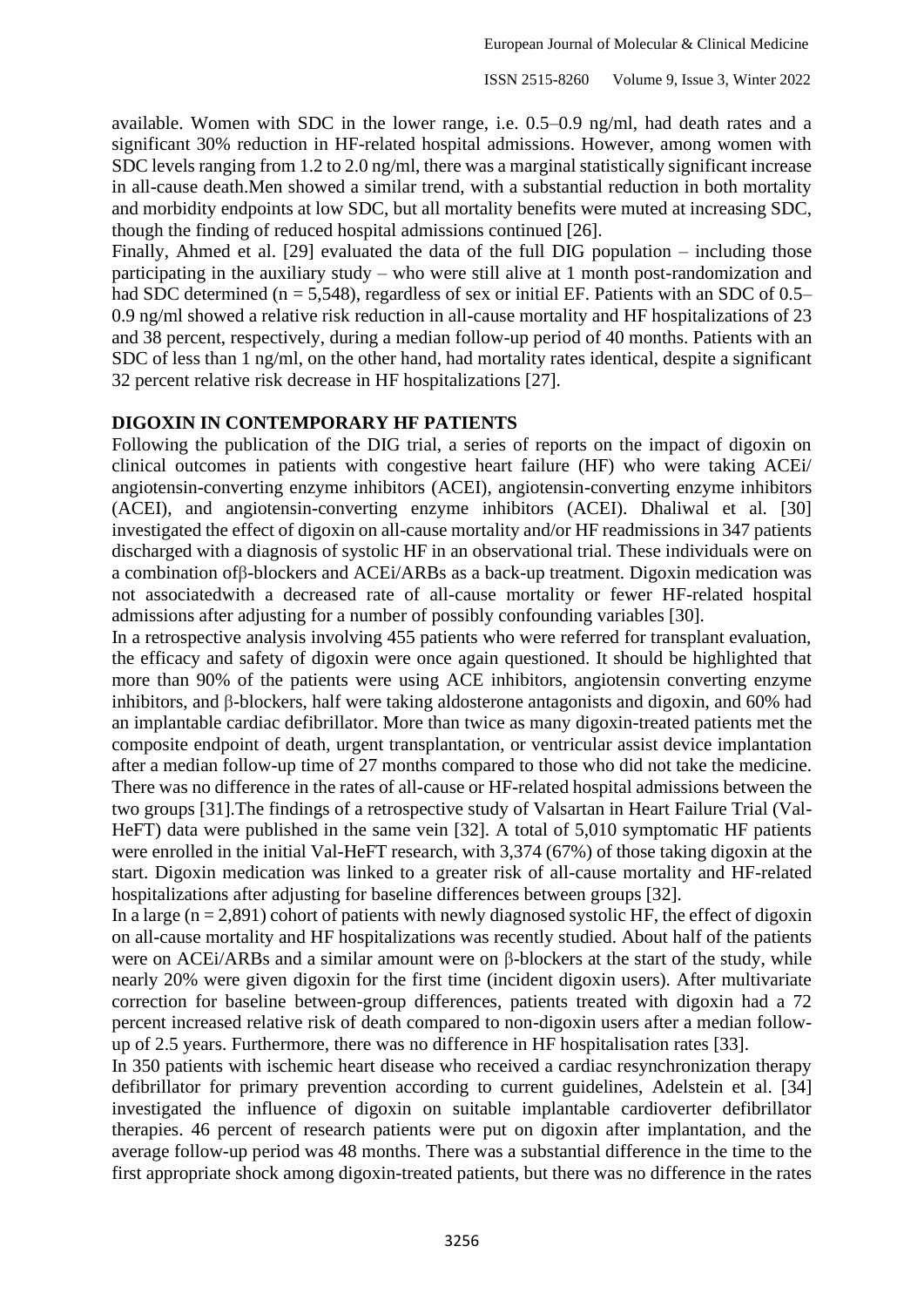of appropriate antitachycardia pacing therapy. The proarrhythmic effect of digoxin was more prominent in patients with an EF of less than 22%.

A post hoc study of data from the Multicenter Automatic Defibrillator Implantation Trial with Cardiac Resynchronization Therapy (MADIT-CRT) backed with the previous findings. Digoxin was used by 26% of the patients at the start of the study. Between digoxin users and nonusers, the 4-year cumulative risk of death was not statistically different. The same was true for heart failure hospitalisation rates and the combined endpoint of mortality or heart failurerelated hospitalisation. Digoxin use, on the other hand, was linked to a significant 41 percent increase in the relative risk of ventricular tachycardia/fibrillation, mostly due to a 65 percent increase in the relative risk of high-rate episodes 200 beats/min [35].

# **META-ANALYSES EVALUATING THE ROLE OF DIGOXIN**

Vamos et al. [36] identified 19 publications on the effect of digoxin on all-cause mortality in individuals with atrial fibrillation, heart failure, or both. Digoxin use was linked to a slight, but substantial, 14 percent increase in the relative risk of all-cause death in nine trials involving solely HF patients ( $n = 91,379$ ) [36]. The opposite conclusion was reached by Ziff et al. [37] in another meta-analysis. A total of 52 studies were examined, with data from 621,845 patients pooled together. In unadjusted and adjusted studies, as well as in propensity-matched cohorts, the death risk ratio was higher for digoxin users, while it was neutral in randomised controlled trials.There was no difference in all-cause mortality between those randomised to digoxin when data from seven randomised controlled trials with a total of 8,406 individuals was analysed. Furthermore, regardless of the research design, digoxin reduced all-cause hospital admissions by 8%, which is a small but significant reduction.

## **DISCUSSION**

# **CRITICISM OF PROVED AND RADIANCE**

Patients with ambulatory HF who were stable on chronic digoxin therapy were randomised to continue on digoxin in the PROVED [21] and RADIANCE [16] studies. Withdrawal studies, on the other hand, are unable to provide a definitive answer as to whether a specific treatment was required in the first place. Furthermore, the efficacy of the medicine under examination is frequently overestimated in trials of a comparable type. Patients who were stable on digoxin before entering the research are more likely to worsen once the medicine is removed. Finally, just a small number of patients were enrolled in both investigations, there was a short followup period, and no hard goals were measured.

## **SCRUTINIZING THE DIG TRIAL**

The DIG [23] experiment was a major, multicenter, randomised, double-blind in which 6,800 chronic HF patients were randomly assigned to digoxin. The median follow-up time was more than three years, and the major endpoint was all-cause death, which was the most difficult to measure. Overall, three parts of the DIG experiment have received the greatest attention: patient enrollment, background medical therapy, and digoxin dose.

Looking at the DIG population baseline data, it's obvious that 44.1 percent of digoxin patients were already on digoxin prior to study admission, whereas 44.6 percent patients were already on stable, chronic digoxin medication. It's worth noting that none of these patients had completed a washout period prior to enrolling in the trial. As a result, around a quarter of the DIG participants were in a digoxin withdrawal trial, while another quarter were evaluated for prevalent rather than incident digoxin medication. Opie [38] raised serious doubts in an interesting editorial about whether the DIG research would have yielded the same results if digoxin had been given on top of ACEi and diuretics in really digoxin-naive patients [38].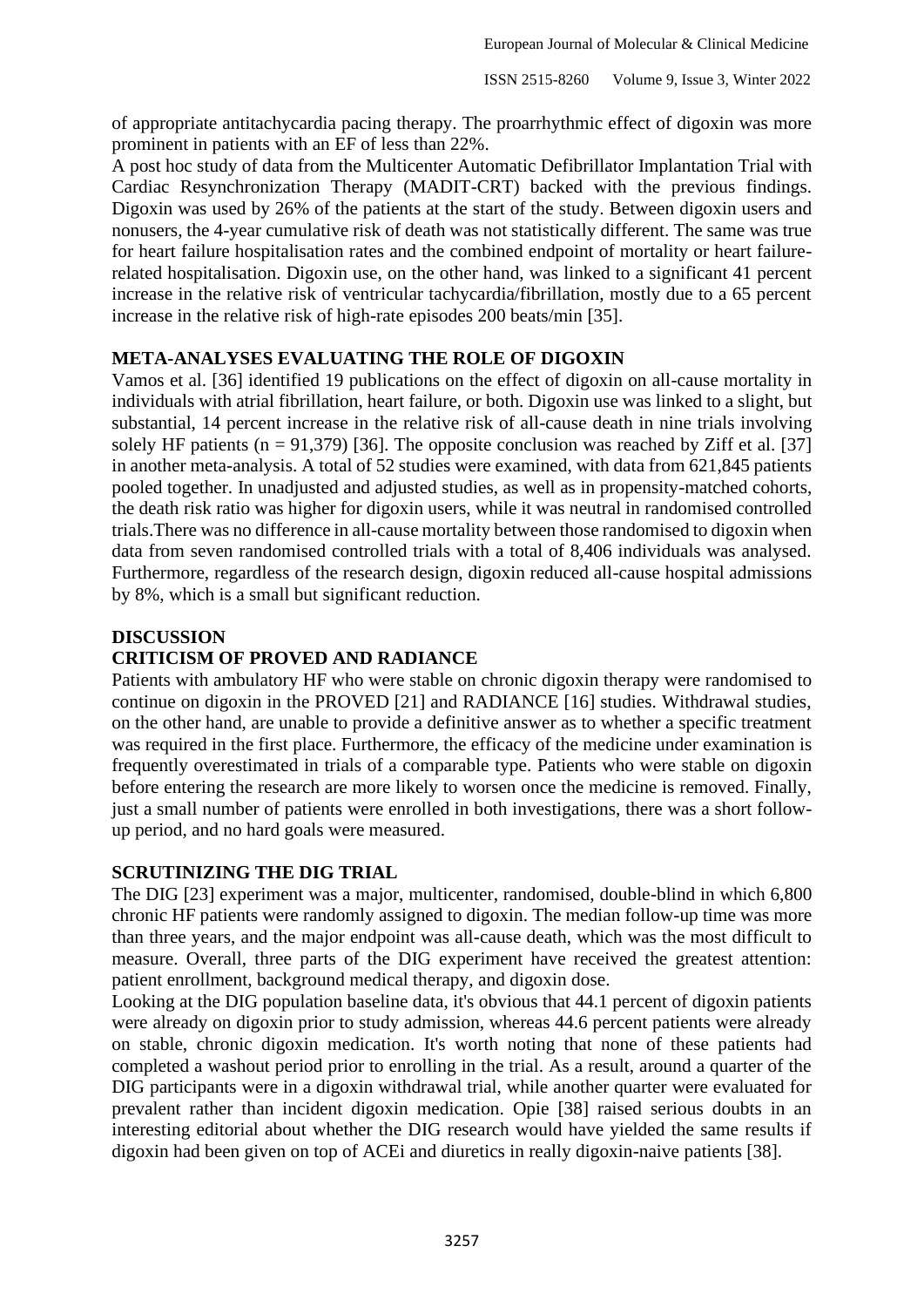The second fundamental flaw, which limits the relevance and generalizability of the DIG trial results in current HF patients, is the study participants' background therapy. The DIG study took place in the early 1990s, when β-blockers and aldosterone antagonists were not often utilised in HF patients, and device-based therapy was also not a possibility.In an attempt to defend digoxin and the relevance of the DIG results, Gheorghiade et al. [39] pointed out that blocker studies [40–42] were done on populations with substantial background usage of digoxin, and that one may argue that β-blockers are useless in the absence of digoxin. In a similar vein, early clinical trials establishing the function of ACEi in HF were undertaken before the advent of betaβ-blockers [43, 44], but ACEi are still regarded the cornerstone of HF therapy.

Finally, a final flaw in the DIG experiment is the dose of digoxin. Since SDC values up to 2 ng/ml were considered therapeutic around the time the study was conducted, the median daily digoxin dose was 250 μg. However, it was later discovered that SDC levels more than 1 ng/ml were linked to poorer results, and the ideal SDC range was reduced to 0.5–0.9 ng/ml [27]. Maintaining SDC within such a limited range in real-life patients can be difficult, to say the least.Patients with advanced HF are typically elderly, have impaired renal function and other comorbidities, and are taking multiple drugs that may either directly impair kidney function (e.g., ACEi/ ARB) or indirectly elevate digoxin levels due to drug-drug interactions (e.g. via P-glycoprotein inhibition). A daily digoxin dose of  $\leq 125 \mu$ g was found to be the strongest independent predictor of a low SDC (e.g. 0.5–0.9 ng/ml) in a subgroup of the DIG experiment [45].

Experimental evidence supports the argument that cardiac glycosides can block the fast component of a delayed potassium rectifier current even at nanomolar values, adding another degree of complexity to the optimal-SDC issue [46]. This could cause action potential lengthening, predisposing cardiac myocytes to electrical instability through a mechanism similar to that of class III Vaughan-Williams antiarrhythmic medicines. Furthermore, digoxin is distributed not only in plasma but also in the peripheral nonserum compartment; it has also been argued that digoxin's clinical effects and toxicity are unrelated to its plasma levels, and therefore customising the digoxin dose based on the SDC could be misleading [47].

Regrettably, there are no clinical research explicitly designed to evaluate the notion of whether reduced SDC actually translates into a lower arrhythmic risk. Contemporary HF medications, like as β-blockers and spironolactone, which both help to maintain proper potassium levels, should theoretically help to reduce digoxin-related proarrhythmia. The results of a prespecified subgroup analysis in the Randomized Aldactone Evaluation Study (RALES), which found that spironolactone reduced all-cause mortality among those on background digoxin medication, corroborate the latter approach [48]. It's worth noting that more than 70% of patients in both arms of the RALES were taking digoxin.

# **POST HOC ANALYSES**

Post hoc evaluations of randomised clinical trial data [32, 35] have a common feature in common with observational studies: digoxin treatment is not randomised. As a result, the idea that digoxin should have been reserved for sicker patients with a poorer prognosis seems plausible. Patients on digoxin were more symptomatic, had lower EF and blood pressure, and were less likely to be on concomitant -blocker therapy, according to the Val- HeFT post hoc study [32].The same may be said for the MADIT-CRT post hoc analysis, in which residual confounding could not be ruled out after substantial correction for baseline between-group differences, according to the authors [35]. Prescription bias against digoxin appears to be widespread, according to Ziff et al. [37]. The fact that digoxin is currently regarded a secondline treatment for both HF and atrial fibrillation indications is an obvious explanation; thus, this medicine is reserved for patients who have already failed first-line treatments.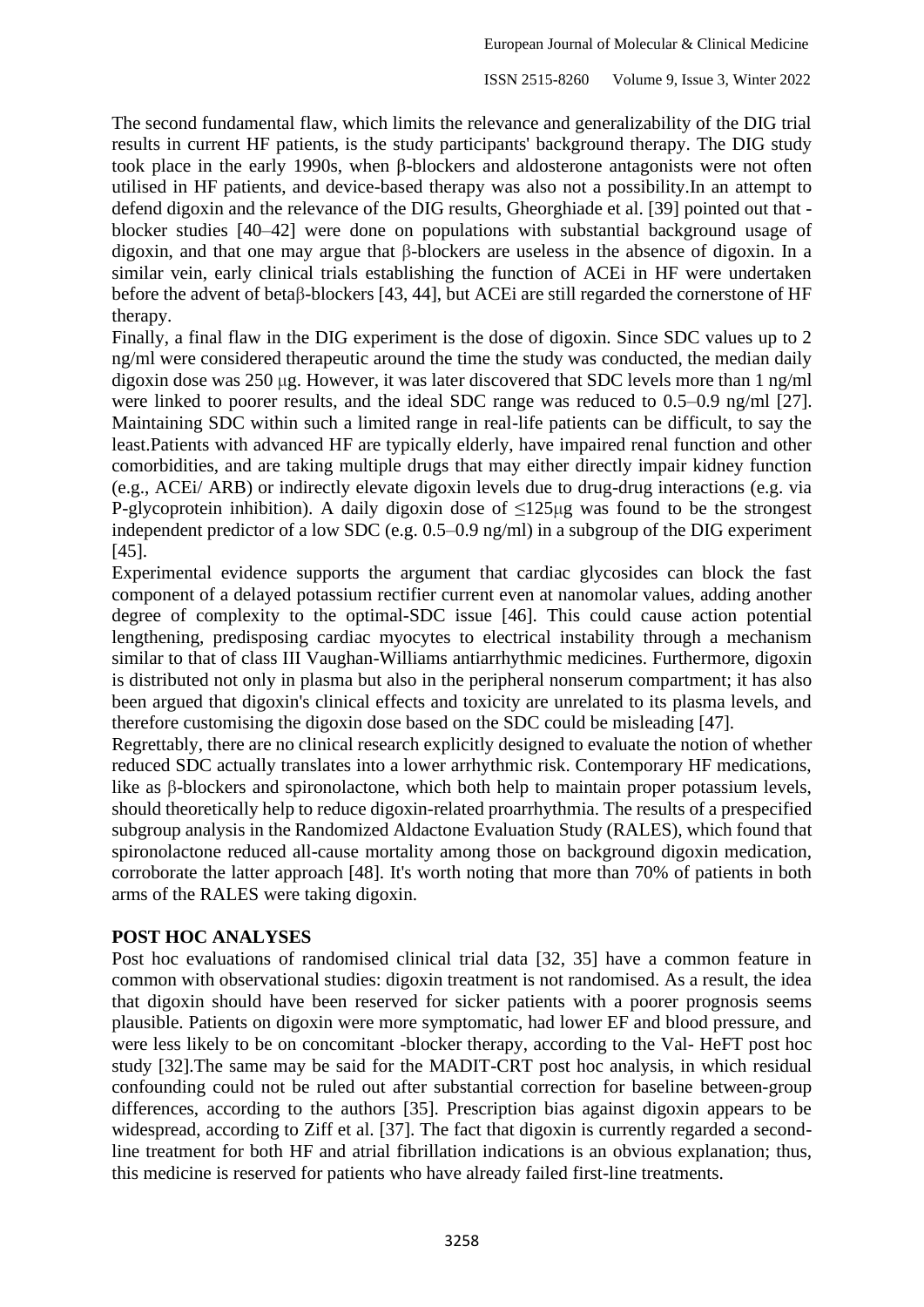## **PROPENSITY SCORE MATCHING**

Propensity score matching is a technique for reducing bias in the evaluation of treatment outcomes by taking into account the factors that predict treatment acceptance in the first place. It's an attempt to approximate randomization by matching two groups of people based on a variety of criteria to make them more comparable. The fact that only differences in the measured covariates may be balanced is an obvious disadvantage of this strategy. Cleland and Cullington [49] emphasised the possible problems of propensity matching in a state-of-the-art editorial, particularly when used to assess the effect of a medicine that improves a range of parameters that, on their own, suggest a better prognosis.According to Cleland and Cullington [49], a patient whose EF improves after receiving digoxin will be matched to a patient with a similar EF who does not receive digoxin; if both patients have an uneventful course during follow-up, the beneficial effect of digoxin will be masked by the improvement in EF. Furthermore, propensity matching requires large samples and a sufficient overlap between the treatment and control groups; otherwise, the danger of matching the worst cases in the treatment group to those in the control group with the best set of features or vice versa is high.

## **META-ANALYSES**

Meta-analysis is, without a doubt, the most reliable analytical tool for extracting high-quality information, which is designated as level-of-evidence A in guidelines documents. The quality of the raw data given by each individual study, however, has a significant impact on the reliability and robustness of meta-analysis conclusions. Patients on digoxin were sicker and used more diuretics in the 52 trials that Ziff et al. [37] included in their meta-analysis, implying more severe HF.Meta-regression analyses revealed that baseline differences between study groups could have a significant impact on the observed mortality rates attributed to digoxin and that the better the study design (randomised controlled trials vs. observational studies), the less likely it was to report a difference in survival rates between digoxin and non-digoxin users [37].

Despite considerable breakthroughs in HF therapy and the establishment of national standards and penalties enforcing strict adherence to recommendations, 30-day hospital readmission rates remain at a shocking 20% [52]. According to Vaduganathan et al. [53], this increased early risk of readmission is more likely owing to hemodynamic abnormalities than to true disease progression. Digoxin raises the EF and cardiac output while lowering the pulmonary capillary wedge pressure [7–9], which reflects its mechanism of action.Digoxin slows heart rate and has no effect on blood pressure, therefore it can be safely given to patients with borderline blood pressure, unlike β-blockers and ACEi/ARB. Furthermore, digoxin was associated with an improvement in renal function in a subset of DIG patients [54], defined as an increase of more than 20% in estimated glomerular filtration rate; thus, unlike renin-angiotensin-aldosterone system inhibitors, it can be used in patients with marginal kidney function without the risk of further renal impairment.

In this regard, digoxin may play a significant role when administered as an adjuvant medication on top of disease-modifying, life-prolonging HF therapy with the goal of reducing hospitalizations.Digoxin treatment was associated with a 44 percent relative risk reduction in 30-day all-cause and HF-related hospitalisation rates in a subset of 3,405 DIG patients aged 65 years or older with a decreased EF [55]. However, these findings should be viewed with caution because this significant effect was more prominent in a subset of individuals who were on chronic digoxin therapy and hence more prone to worsen when the drug was stopped.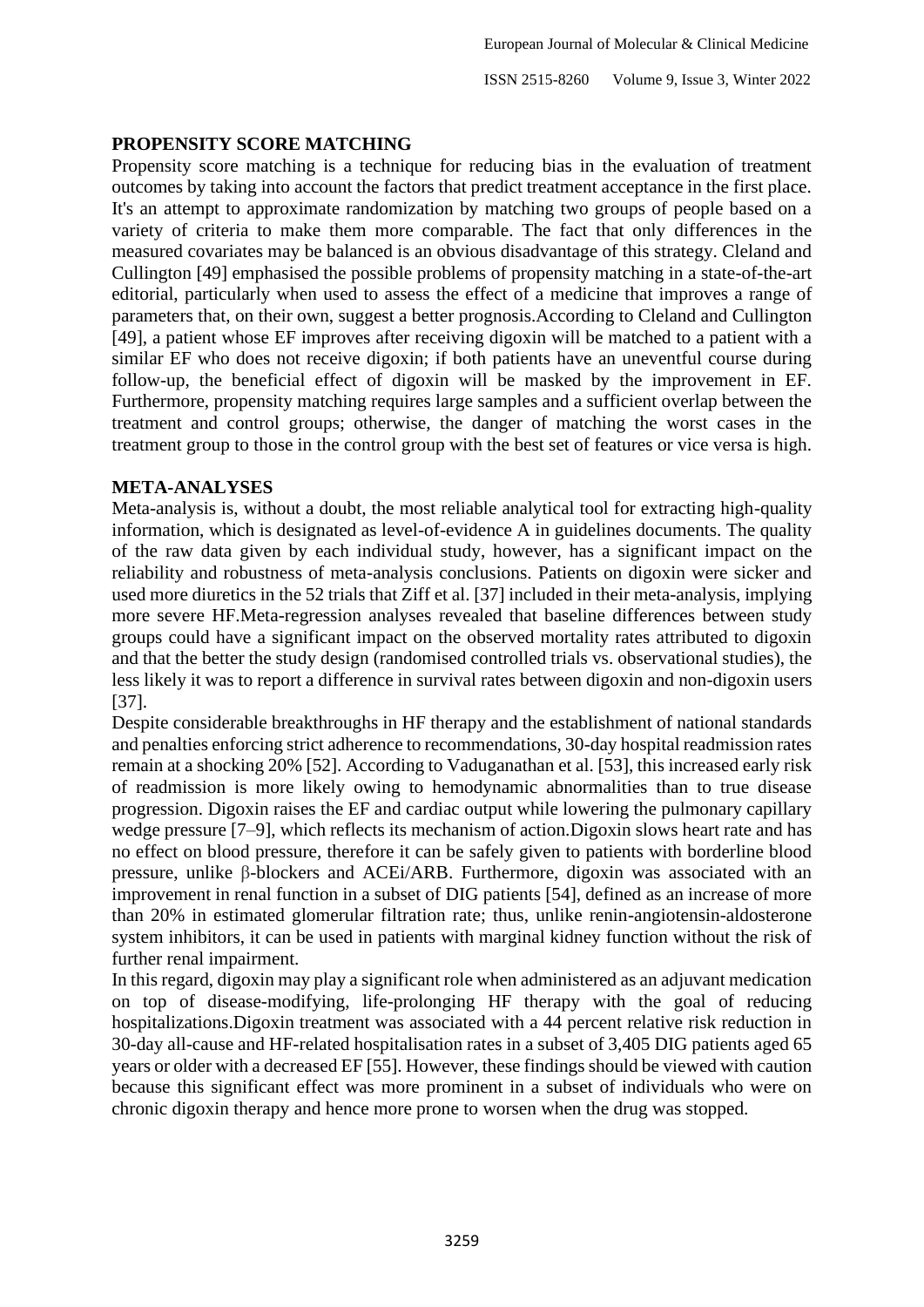# **PATIENTS MOST LIKELY TO RESPOND FAVORABLY TO DIGOXIN**

Female gender, hypertension, and a relatively preserved EF were among the clinical characteristics of patients who seemed to derive less benefit or even harm from digoxin therapy, which meant no decrease in HF-related admissions or an increase in all-cause mortality, according to a cluster analysis of original DIG population data. Patients with congestion, S3 gallop, lower systolic blood pressure, and more severe systolic dysfunction, on the other hand, had fewer hospital admissions and no increased mortality [56].In a similar vein, digoxin treatment was associated with a lower in- incidence of the combined endpoints of HF-related mortality/hospitalization and all-cause death/hospitalization at 2 years in the three DIG protocol-prespecified high-risk groups, i.e., NYHA class III–IV symptoms and cardiothoracic ratio >55 percent or EF 25 percent [39].

## **CONCLUSIONS**

In summary, the clinician must choose between high-quality data derived from clinical trials conducted more than two decades ago, before modern HF therapy was available, and lessstrong evidence derived primarily from observational studies and post-hoc analyses, albeit including current HF populations. Realistically, given the lack of corporate support, another clinical trial of the scale of the DIG is unlikely to be funded. Nonetheless, cardiac glycosides should not be ruled out of the HF arsenal, in our opinion.Patients with severe HF and symptoms of congestion who are unable to tolerate high dosages of disease-modifying medications because to borderline blood pressure/renal function are likely to benefit from digoxin. To reduce the risk of toxicity, digoxin should be administered to reduce hospital readmissions, while SDC, creatinine, and potassium levels should be regularly monitored.

## **REFERENCES**

- 1 Yancy CW, Jessup M, Bozkurt B, Butler J, Casey DE Jr, Drazner MH, Fonarow GC, Geraci SA, Horwich T, Januzzi JL, Johnson MR, Kasper EK, Levy WC, Masoudi FA, McBride PE, McMurray JJ, Mitchell JE, Peterson PN, Riegel B, Sam F, Stevenson LW, Tang WH, Tsai EJ, Wilkoff BL: 2013 ACCF/AHA guide- line for the management of heart failure: a report of the American College of Cardiol- ogy Foundation/American Heart Association Task Force on Practice Guidelines. Circula- tion 2013;128:e240–e327.
- 2 McMurray JJ, Adamopoulos S, Anker SD, Au- ricchio A, Bohm M, Dickstein K, Falk V, Filip- patos G, Fonseca C, Gomez-Sanchez MA, Jaarsma T, Kober L, Lip GY, Maggioni AP, Parkhomenko A, Pieske BM, Popescu BA, Ronnevik PK, Rutten FH, Schwitter J, Seferovic P, Stepinska J, Trindade PT, Voors AA, Zannad F, Zeiher A: ESC guidelines for the di- agnosis and treatment of acute and chronic heart failure 2012: the Task Force for the Di- agnosis and Treatment of Acute and Chronic Heart Failure 2012 of the European Society of Cardiology – developed in collaboration with the Heart Failure Association (HFA) of the ESC. Eur Heart J 2012;33:1787–1847.
- 3 Cox JL, Ramer SA, Lee DS, Humphries K, Pi- lote L, Svenson L, Tu JV: Pharmacological treatment of congestive heart failure in Cana- da: a description of care in five provinces. Can J Cardiol 2005;21:337–343.
- 4 Wasserstrom JA, Aistrup GL: Digitalis: new actions for an old drug. Am J Physiol Heart Circ Physiol 2005;289:H1781–H1793.
- 5 Sagawa T, Sagawa K, Kelly JE, Tsushima RG, Wasserstrom JA: Activation of cardiac ryano- dine receptors by cardiac glycosides. Am J Physiol Heart Circ Physiol 2002;282:H1118– H1126.
- 6 Fedida D, Noble D, Rankin AC, Spindler AJ: The arrhythmogenic transient inward current iTI and related contraction in isolated guinea- pig ventricular myocytes. J Physiol 1987;392: 523–542.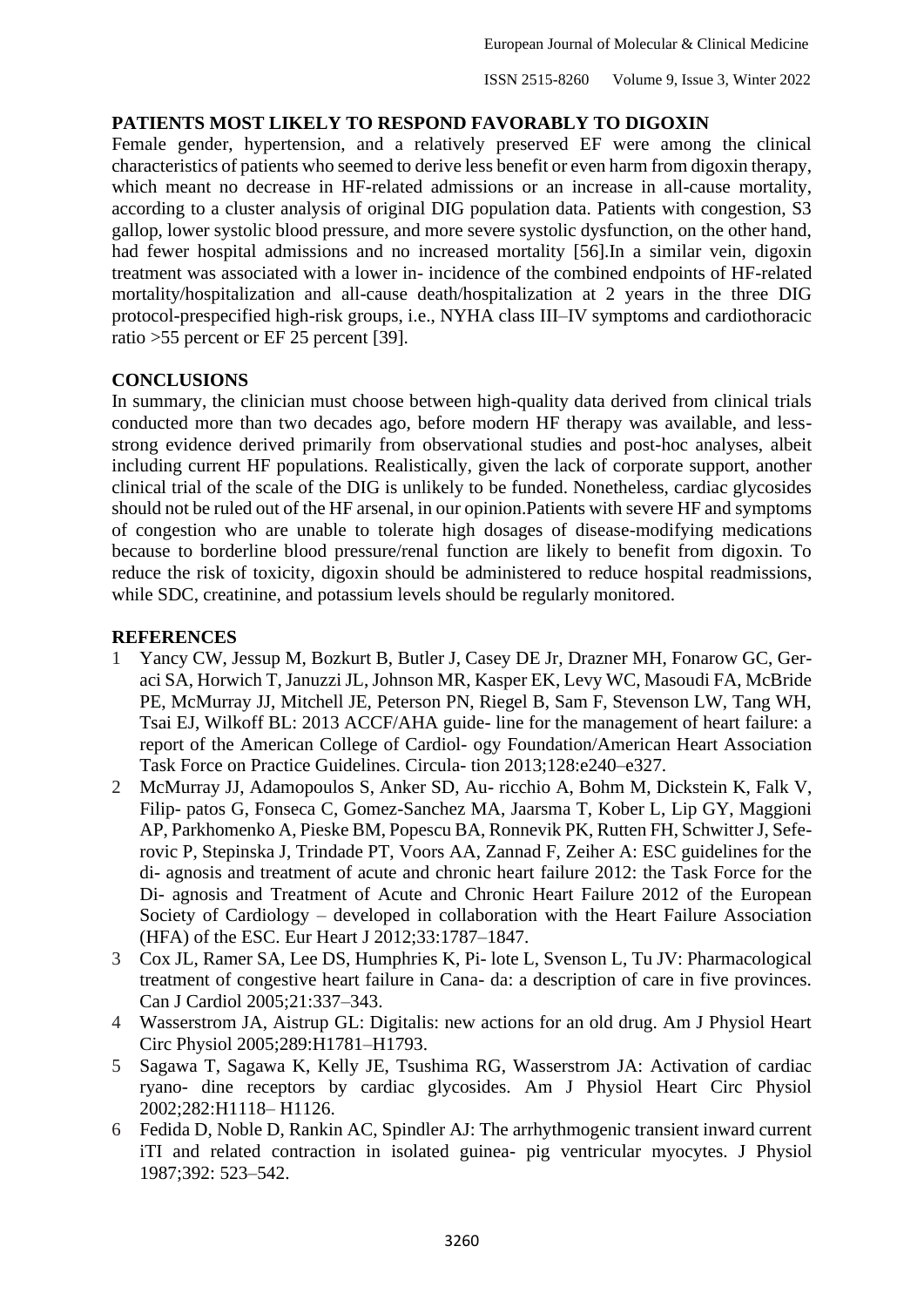- 7 Gheorghiade M, Hall VB, Jacobsen G, Alam M, Rosman H, Goldstein S: Effects of increasing maintenance dose of digoxin on left ven- tricular function and neurohormones in patients with chronic heart failure treated with diuretics and angiotensin-converting enzyme inhibitors. Circulation 1995;92:1801–1807.
- 8 Slatton ML, Irani WN, Hall SA, Marcoux LG, Page RL, Grayburn PA, Eichhorn EJ: Does di- goxin provide additional hemodynamic and autonomic benefit at higher doses in patients with mild to moderate heart failure and nor- mal sinus rhythm? J Am Coll Cardiol 1997;29: 1206–1213.
- 9 Gheorghiade M, Hall V, Lakier JB, Goldstein S: Comparative hemodynamic and neurohormonal effects of intravenous captopril and di- goxin and their combinations in patients with severe heart failure. J Am Coll Cardiol 1989; 13:134–142.
- 10 Newton GE, Tong JH, Schofield AM, Baines AD, Floras JS, Parker JD: Digoxin reduces cardiac sympathetic activity in severe conges- tive heart failure. J Am Coll Cardiol 1996;28: 155–161.
- 11 Brouwer J, van Veldhuisen DJ, Man in 't Veld AJ, Dunselman PH, Boomsma F, Haaksma J, Lie KI: Heart rate variability in patients with mild to moderate heart failure: effects of neu- rohormonal modulation by digoxin and ibo- pamine. The Dutch Ibopamine Multicenter Trial (DIMT) Study Group. J Am Coll Car- diol 1995;26:983–990.
- 12 Krum H, Bigger JT Jr, Goldsmith RL, Packer M: Effect of long-term digoxin therapy on au- tonomic function in patients with chronic heart failure. J Am Coll Cardiol 1995;25:289– 294.
- 13 Ferguson DW, Berg WJ, Sanders JS, Roach PJ, Kempf JS, Kienzle MG: Sympathoinhibitory re- sponses to digitalis glycosides in heart failure patients: direct evidence from sympathetic neural recordings. Circulation 1989;80:65–77.
- 14 Heesch CM, Abboud FM, Thames MD: Acute resetting of carotid sinus baroreceptors. 2. Possible involvement of electrogenic Na+ pump. Am J Physiol 1984;247:H833–H839.
- 15 Gheorghiade M, Ferguson D: Digoxin: a neu- rohormonal modulator in heart failure? Circulation 1991;84:2181–2186.
- 16 Packer M, Gheorghiade M, Young JB, Costan- tini PJ, Adams KF, Cody RJ, Smith LK, Van Voorhees L, Gourley LA, Jolly MK: With- drawal of digoxin from patients with chronic heart failure treated with angiotensin-con- verting-enzyme inhibitors: RADIANCE study. N Engl J Med 1993;329:1–7.
- 17 van Veldhuisen DJ, Brouwer J, Man in 't Veld AJ, Dunselman PH, Boomsma F, Lie KI: Pro- gression of mild untreated heart failure dur- ing six months follow-up and clinical and neurohumoral effects of ibopamine and di- goxin as monotherapy. DIMT Study Group. Dutch Ibopamine Multicenter Trial. Am J Cardiol 1995;75:796–800.
- 18 Lee DC, Johnson RA, Bingham JB, Leahy M, Dinsmore RE, Goroll AH, Newell JB, Strauss HW, Haber E: Heart failure in outpatients: a randomized trial of digoxin versus placebo. N Engl J Med 1982;306:699–705.
- 19 van Veldhuisen DJ, Man in 't Veld AJ, Dun- selman PH, Lok DJ, Dohmen HJ, Poortermans JC, Withagen AJ, Pasteuning WH, Brouwer J, Lie KI: Double-blind placebo-controlled study of ibopamine and digoxin in pa- tients with mild to moderate heart failure: results of the Dutch Ibopamine Multicenter Trial (DIMT). J Am Coll Cardiol 1993;22: 1564– 1573.
- 20 Hopper I, Skiba M, von Lueder TG, Watanabe M, Funston R, Tonkin A, Krum H: Digoxin withdrawal worsens clinical status in stable patients with heart failure receiving optimal contemporaneous therapy – a randomized controlled trial. J Card Fail 2015;21:779–781.
- 21 Uretsky BF, Young JB, Shahidi FE, Yellen LG, Harrison MC, Jolly MK: Randomized study assessing the effect of digoxin withdrawal in patients with mild to moderate chronic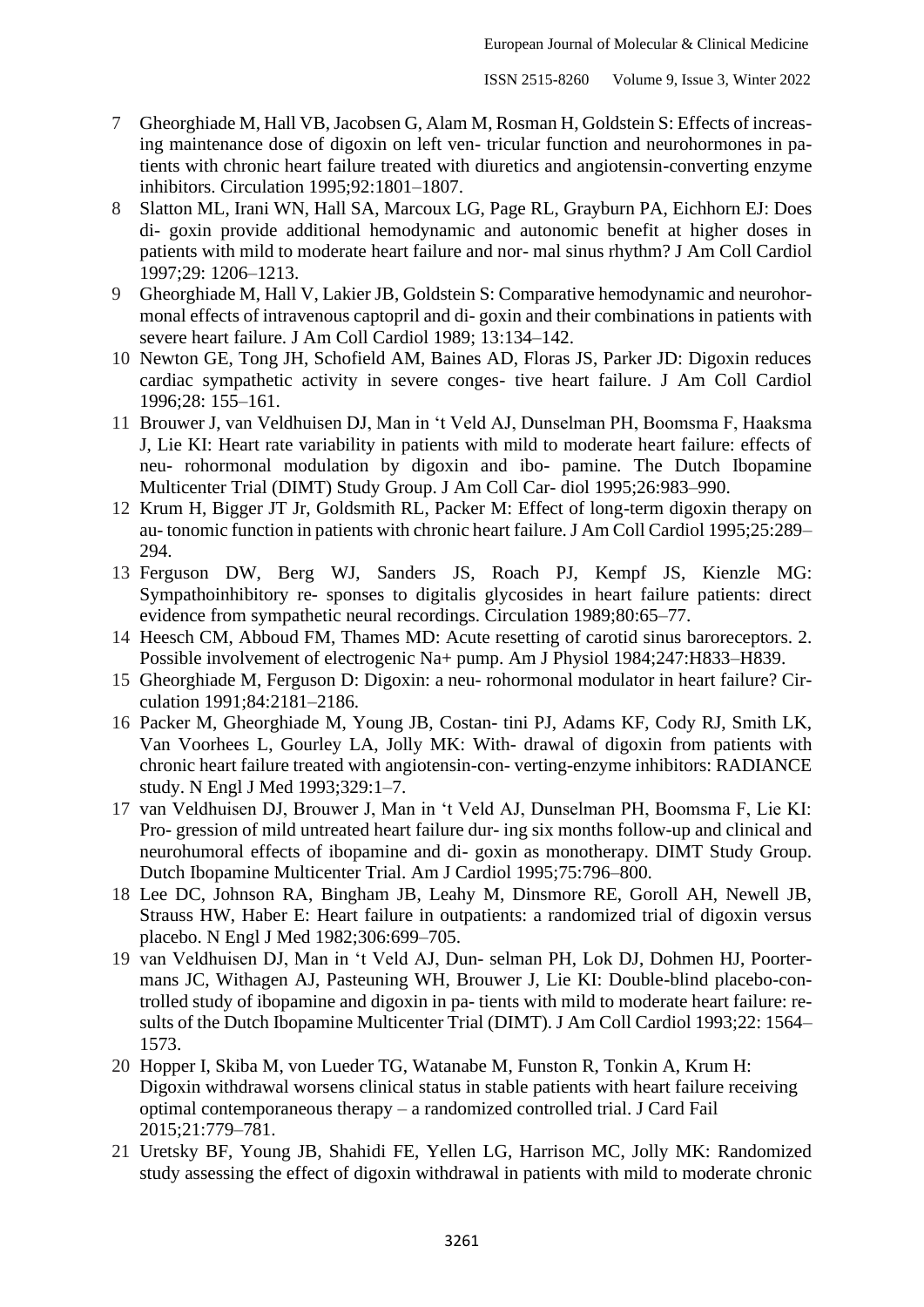con- gestive heart failure: results of the PROVED trial. PROVED Investigative Group. J Am Coll Cardiol 1993;22:955–962.

- 22 Adams KF Jr, Gheorghiade M, Uretsky BF, Patterson JH, Schwartz TA, Young JB: Clinical benefits of low serum digoxin concentra- tions in heart failure. J Am Coll Cardiol 2002; 39:946–953.
- 23 The effect of digoxin on mortality and mor- bidity in patients with heart failure. N Engl J Med 1997:336:525-533.
- 24 Rathore SS, Wang Y, Krumholz HM: Sex- based differences in the effect of digoxin for the treatment of heart failure. N Engl J Med 2002;347:1403–1411.
- 25 Rathore SS, Curtis JP, Wang Y, Bristow MR, Krumholz HM: Association of serum digoxin concentration and outcomes in patients with heart failure. JAMA 2003;289:871–878.
- 26 Adams KF Jr, Patterson JH, Gattis WA, O'Connor CM, Lee CR, Schwartz TA, Gheorghiade M: Relationship of serum digoxin con- centration to mortality and morbidity in women in the digitalis investigation group trial: a retrospective analysis. J Am Coll Cardiol 2005;46:497–504.
- 27 Ahmed A, Rich MW, Love TE, Lloyd-Jones DM, Aban IB, Colucci WS, Adams KF, Gheorghiade M: Digoxin and reduction in mortality and hospitalization in heart failure: a comprehensive post hoc analysis of the DIG trial. Eur Heart J 2006;27:178–186.
- 28 Domanski M, Fleg J, Bristow M, Knox S: The effect of gender on outcome in digitalistreat- ed heart failure patients. J Card Fail 2005;11: 83–86.
- 29 Ahmed A, Rich MW, Fleg JL, Zile MR, Young JB, Kitzman DW, Love TE, Aronow WS, Ad- ams KF Jr, Gheorghiade M: Effects of digoxin on morbidity and mortality in diastolic heart failure: the ancillary digitalis investigation group trial. Circulation 2006;114:397-403.
- 30 Dhaliwal AS, Bredikis A, Habib G, Carabello BA, Ramasubbu K, Bozkurt B: Digoxin and clinical outcomes in systolic heart failure pa- tients on contemporary background heart failure therapy. Am J Cardiol 2008;102:1356– 1360.
- 31 Georgiopoulou VV, Kalogeropoulos AP, Gia- mouzis G, Agha SA, Rashad MA, Waheed S, Laskar S, Smith AL, Butler J: Digoxin therapy does not improve outcomes in patients with advanced heart failure on contemporary medical therapy. Circ Heart Fail 2009;2:90– 97.
- 32 Butler J, Anand IS, Kuskowski MA, Rector T, Carson P, Cohn JN: Digoxin use and heart failure outcomes: results from the Valsartan Heart Failure Trial (Val-HeFT). Congest Heart Fail 2010;16:191–195.
- 33 Freeman JV, Yang J, Sung SH, Hlatky MA, Go AS: Effectiveness and safety of digoxin among contemporary adults with incident systolic heart failure. Circ Cardiovasc Qual Outcomes 2013;6:525–533.
- 34 Adelstein E, Schwartzman D, Jain S, Bazaz R, Saba S: Effect of digoxin on shocks in cardiac resynchronization therapy-defibrillator patients with coronary artery disease. Am J Cardiol 2014;113:970–975.
- 35 Lee AY, Kutyifa V, Ruwald MH, McNitt S, Polonsky B, Zareba W, Moss AJ, Ruwald AC: Digoxin therapy and associated clinical out- comes in the MADIT-CRT trial. Heart Rhythm 2015;12:2010–2017.
- 36 Vamos M, Erath JW, Hohnloser SH: Digoxin- associated mortality: a systematic review and meta-analysis of the literature. Eur Heart J 2015;36:1831–1838.
- 37 Ziff OJ, Lane DA, Samra M, Griffith M, Kirch- hof P, Lip GY, Steeds RP, Townend J, Kotecha D: Safety and efficacy of digoxin: systematic review and meta-analysis of observational and controlled trial data. BMJ 2015;351:h4451.
- 38 Opie LH: Digitalis, yesterday and today, but not forever. Circ Cardiovasc Qual Outcomes 2013;6:511–513.